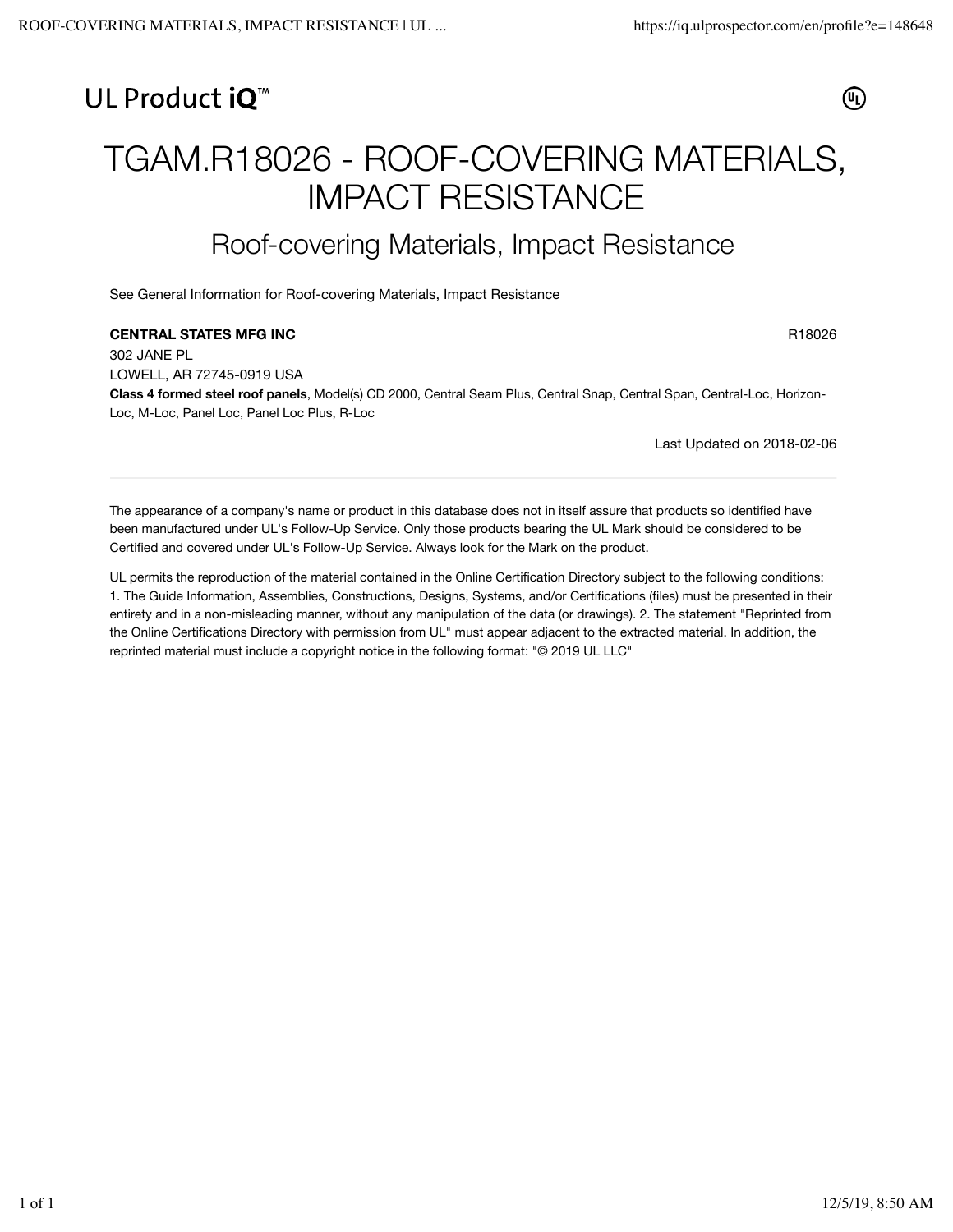# UL Product iO<sup>™</sup>

@

# TGAM.GuideInfo - ROOF-COVERING MATERIALS, IMPACT RESISTANCE

## [Roof-covering Materials] Roof-covering Materials, Impact Resistance

See General Information for Roof-covering Materials

#### **USE**

This category covers Classes A, B and C roof-covering materials investigated for impact resistance.

Unless otherwise indicated in the individual certifications, the roof coverings are intended for application to solid wood decks, including 3/8-in. thick (minimum) plywood or 3/8-in. thick (minimum) nonveneer APA Rated Series Sheathing (oriented strandboard, structural particleboard, composite panels, or waferboard).

Unless otherwise indicated in the individual certifications, the certifications are applicable for new work only, not for recovering purposes.

Where indicated in the individual certifications, products covered under this category have also been evaluated by ICC Evaluation Service (ICC-ES).

#### **CLASS DESIGNATIONS**

The certifications for impact resistance are expressed as Class 1, 2, 3 or 4, which relate to a roof covering's ability to withstand impacts from 1-1/4, 1-1/2, 1-3/4 and 2 in. diameter steel balls, respectively. The acceptance criteria used to establish roofcovering materials certifications are as follows:

#### **Prepared Roof-covering Materials**

Withstand the assigned class designation impact without visible evidence of tearing, fracturing, cracking, splitting, rupture, crazing or other opening of the roof-covering layer.

#### **Roofing Systems — Fluid-applied Coating Systems**

Withstand the assigned class designation impact without visible evidence of tearing, fracturing, cracking, splitting, rupture, crazing or other opening which would expose the roof deck to the effects of weather.

### **Roofing Systems — Single-ply Membrane Systems**

Withstand the assigned class designation impact without visible evidence of tearing, fracturing, cracking, splitting, rupture, crazing or other opening which would expose the substrate beneath the membrane to the effects of weather.

### **Roofing Systems — Spray-applied Foam and Coating Systems**

Withstand the assigned class designation impact without visible evidence of tearing, fracturing, cracking, splitting, rupture, crazing or other opening which would expose the foam to the effects of weather.

#### **Roofing Systems — Other Systems**

**Metal Roof Panels** — Withstand the assigned class designation impact without visible evidence of tearing, fracturing, cracking, splitting, rupture, crazing or other opening of the roof-covering layer.

### **FACTORS NOT INVESTIGATED**

The effects of weathering on the impact resistance of these materials have not been investigated.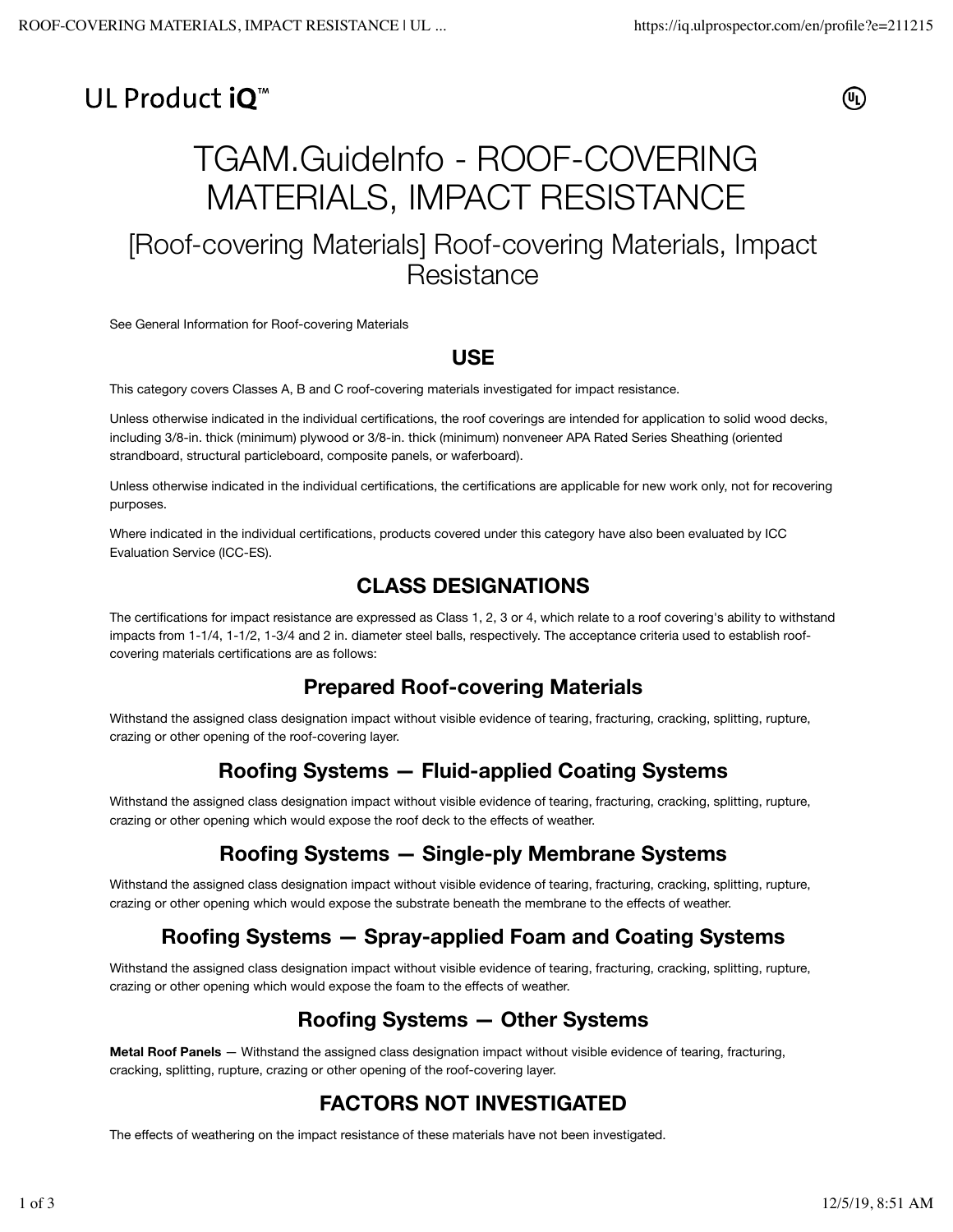#### **ADDITIONAL INFORMATION**

For additional information, see Roof-covering Materials (TEVT) and Roofing Materials and Systems (AARM).

#### **REQUIREMENTS**

In order to be eligible for certifications under this category, roof-covering materials must also be certified under Prepared Roofcovering Materials (TFWZ), Prepared Roof-covering Materials, Formed or Molded Metal, Fiber-Cement, Plastic or Fireretardant-treated Wood (TFXX) or Roofing Systems (TGFU).

The certifications for impact resistance are derived from tests conducted in accordance with UL 2218, "Impact Resistance of Prepared Roof-covering Materials."

## **UL MARK**

The Certification Mark of UL on the product or on the smallest unit packaging is the only method provided by UL to identify products manufactured under its Certification and Follow-Up Service. These products bear the Certification Mark for Prepared Roof-covering Materials (TFWZ), Prepared Roof-covering Materials, Formed or Molded Metal, Fiber-Cement, Plastic or Fireretardant-treated Wood (TFXX) or Roofing Systems (TGFU).

An optional marking may appear on each shingle, only when the complete Certification Mark noted above is provided on each smallest unit package. This marking includes the UL symbol and the statement "IMPACT RESISTANCE CLASS +."

+ 1, 2, 3 or 4

#### **Additional Certification Markings**

Products covered under this category are additionally marked with the following information:

#### **ALSO CERTIFIED AS TO IMPACT RESISTANCE CLASS +**

+ **1**, **2**, **3** or **4**

#### **Alternate UL Mark**

The Classification Mark of UL on the product is the only method provided by UL to identify products manufactured under its Classification and Follow-Up Service. The Classification Mark for these products includes the appropriate Listing Mark for Prepared Roof-covering Materials (TFWZ), Prepared Roof-covering Materials, Formed or Molded Metal, Fiber-Cement, Plastic or Fire Retardant-treated Wood (TFXX), or Classification Mark for Roofing Systems (TGFU), and the following additional information:

#### **ALSO CLASSIFIED AS TO IMPACT RESISTANCE CLASS +**

#### **Control No.**

In addition, an optional marking may appear on each shingle, only when the complete Listing/Classification Mark noted above is provided on each package. This marking includes the UL symbol, the word "CLASSIFIED" above the UL symbol (as illustrated in the Introduction of this Directory), and the statement "IMPACT RESISTANCE CLASS +."

+ **1**, **2**, **3** or **4**

**\* \* \* \* \* \* \* \* \* \* \* \* \* \* \* \* \* \* \* \* \* \* \* \* \***

UL, in performing its functions in accordance with its objectives, does not assume or undertake to discharge any responsibility of the manufacturer or any other party. UL shall not incur any obligation or liability for any loss, expense or damages, including incidental or consequential damages, arising out of or in connection with the use, interpretation of, or reliance upon this Guide Information.

Last Updated on 2014-01-09